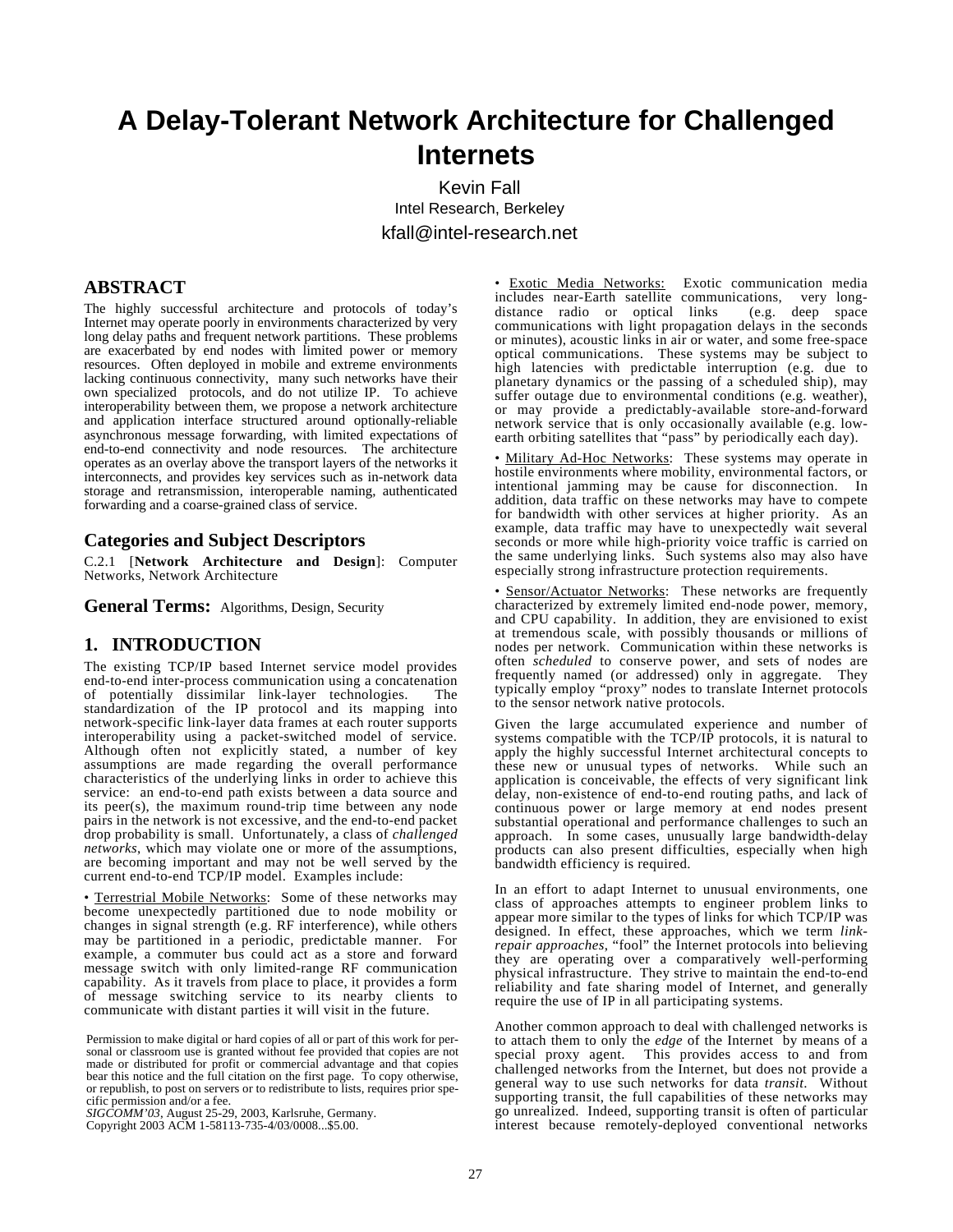(e.g. Intranets) may only be accessible through challenged intermediate networks for economic reasons.

In this paper, and its extended version [8], we argue that to achieve interoperability between very diverse networks, especially those engineered for extreme environments or that often suffer from network partitioning, link-repair approaches alone will not suffice and network-specific proxies are undesirable. Instead, we suggest a general purpose messageoriented reliable overlay architecture as the appropriate approach to tie together such networks, forming an "internetwork of challenged internets." The approach, which provides the service semantics of asynchronous message delivery, may be used in combination with TCP/IP where appropriate. Its design is influenced by the interoperability properties of the classical Internet design, the robust noninteractive delivery semantics of electronic mail, and a subset of the classes of service provided by the US Postal System. These networks have all evolved to become highly successful communication networks supporting millions of daily users.

# **2. CHALLENGED INTERNETS**

Qualitatively, challenged internetworks are characterized by latency, bandwidth limitations, error probability, node longevity, or path stability that are substantially worse than is typical of today's Internet. We use the Internet's performance as a baseline due to its enormous scale and influence. This section explores the path properties, network architectures and end node resources found across the broad range of challenge networks introduced above and how they influence the design of a network architecture designed to accommodate them.

# **2.1 Path and Link Characteristics**

High Latency, Low Data Rate: If we temporarily disregard processing and queuing delays (we return to queuing delays shortly), the transmission and propagation delays of a link are directly affected by the underlying transmission medium. For some challenged networks, transmission rates may be some challenged networks, transmission comparatively small (e.g. about 10kbps for underwater acoustic modems and low-power radios in sensor nodes) and latencies may be comparatively large (to about a second or two). Also, data rates may be largely asymmetric (e.g. remote instruments may have a comparatively high rate downlink channel for relaying telemetry but a small uplink used for device control). In some extreme cases, no return channel at all may be available (e.g. communication with some military assets requiring covert operation such as submarines).

Disconnection. In many challenged networks, end-to-end disconnection may be more common than connection. Generally speaking, disconnection may be broadly categorized as due to a fault or not. Faults have been studied extensively for conventional networks, and will not be further considered here. Non-faulty disconnections arise most frequently in wireless environments, from primarily two sources: motion and low-duty-cycle system operation. Disconnection due to motion may be highly predictable (e.g. satellite passes, busses that act as data routers, etc) or opportunistic (nodes arrive in communication range due to random walk) and may arise due to motion of either end-nodes, routers, or some other object or signal that obscures the communication. Disconnection due to low-duty-cycle operation is common among low-capability devices (e.g. sensor networks), and is often predictable. Exceptional conditions requiring immediate attention (event responses) can perturb the otherwise periodic low-duty-cycle operation at unpredictable times.

Long Queuing Times. For multi-hop paths in conventional packet networks with statistical multiplexing, the queuing time often dominates the transmission and propagation delays. Queuing time rarely exceeds a second (and is typically much less) and packets are discarded at routers if next-hop neighbors are not instantaneously reachable. In contrast for networks where disconnection may be common, the queuing time could be extremely large by comparison (hours, perhaps days).

Furthermore, source-initiated retransmission may be extremely expensive due to the limited number of transmission opportunities. Combined, these issues suggest that messages may need to be stored for potentially long periods of time at (message) routers.

# **2.2 Network Architectures**

Interoperability Considerations In most challenged networks, the network "architectures" consist primarily of a link and media-access control protocol, and are not designed with interoperability (or very large scale) in mind. The reason for this is that in many cases, merely communicating *at all* over some links is still an active area for research, and the desire to use such links in an internetwork has not yet become a primary focus. Thus, these networks tend to be comparatively simple and local in scope, and may fail to provide even the baseline abstractions that are well-matched for supporting layered<br>protocol families (such as Internet). Implementations protocol families (such as Internet). frequently "cut corners" when targeted for deployment on memory and power-limited devices, mixing together data from various system functional blocks into messages that are difficult to dis-aggregate. They also frequently fail to They also frequently fail to implement reliability, congestion control, and security.

Security. In challenged networks where communication media is frequently oversubscribed, link capacity is a precious resource and access to the "service" of data forwarding should be protected by some authentication and access control mechanism, at least at critical points in the topology. If multiple classes of service (CoS) are available, some mechanism to control access to them is also likely to be required. In such cases, an approach to security which only involves the endpoints is not very attractive, stemming from two issues. First, end-to-end-only approaches typically require some exchange of challenges or keys, which would be undesirable for high-delay and disconnection-prone networks. Secondly, it is undesirable to carry unwanted traffic all the way to its destination before an authentication and access control check is performed. The later problem has been (and remains) a problem for the Internet, but in that case the issue is significantly worse because of the desire for small end-to-end delays.

# **2.3 End System Characteristics**

Limited Longevity In some challenged networks, end nodes are placed in hostile environments. This is especially true for sensor networks, military networks, and networks of devices used by emergency response personnel. In such cases, network nodes may not last long, due to environmental dangers or power exhaustion. If such networks also remain disconnected for long periods of time, it is entirely possible that the roundtrip or even one-way delivery time of a particular message may exceed the sending node's lifetime. In such cases it is useless to utilize conventional end-to-end acknowledgment schemes to help verify delivery. Rather, the responsibility for reliable delivery should be *delegated* to some other party, and any notification of successful or unsuccessful delivery needs to be delivered to a delegate that remains operational.

Low Duty Cycle Operation. When nodes are deployed in areas lacking power infrastructure, their communication patterns are often scheduled *a-priori*. In some cases (e.g. battery powered sensors), duty cycles of well under 1% are desirable in order to achieve a reasonable longevity of the entire network. Such devices would typically collect data at some periodic rate, and report it at some (perhaps less frequent) rate. For these types of networks, transmission scheduling, in concert with path selection, raises special considerations for routing.

Limited Resources In several of the challenged network examples above, nodes with limited memory and processing capability are used. Consider, for example, an instrument with limited memory tasked with acquiring sensor readings of some random physical phenomena. It is undesirable to prohibit the instrument from collecting further samples because its memory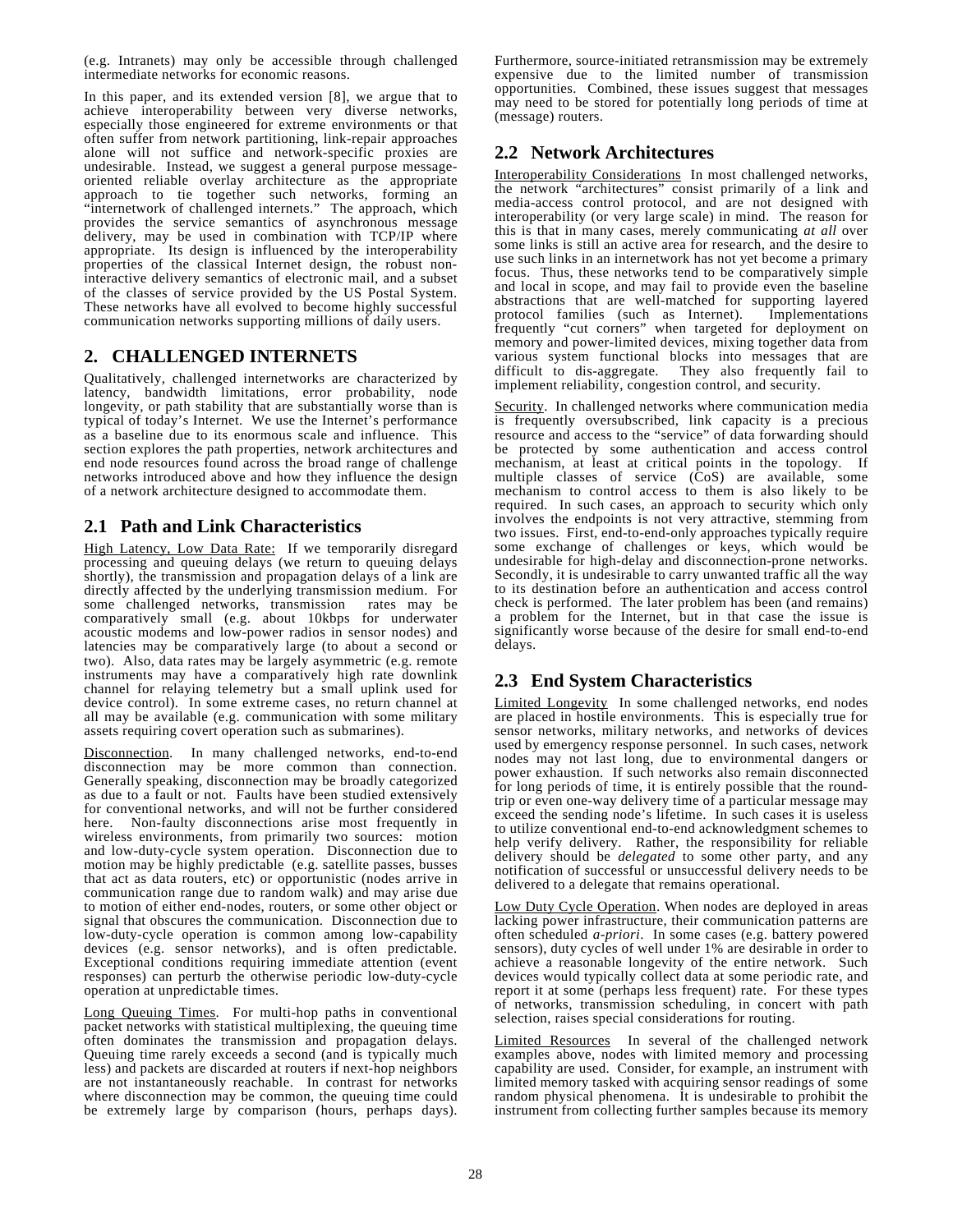is fully utilized with copies of in-transit data. In addition, the amount of time the end-nodes will need to keep retransmission buffers is at least the round-trip-time times the expected number of retransmissions (plus 1), which can be large for high latency and/or lossy paths. While the node may be able to implement a powered down mode of operation during this interval, provided it has nonvolatile storage, doing so considerably complicates the system design, particularly if other asynchronous messages may have to be received or unexpected physical events of interest occur. This example suggests that if reliability is to be incorporated into the network design, end nodes should be provided a way to empty their retransmission buffers comparatively quickly, and to not necessarily have to wait for an end-to-end acknowledgment.

# **3. FIX THE INTERNET PROTOCOLS?**

### **3.1 PEPs, Boosters and Proxies**

To combat the various problems with the Internet protocols over challenged networks (or to enhance their performance over subnetworks with special features), several types of innetwork entities (so-called "middle boxes") have been developed that modify protocol behavior. Investigations of link repair approaches, primarily for satellite and terrestrial wireless Internet access via TCP/IP, have resulted in the development of Performance Enhancing Proxies (PEPs) [2] and *protocol boosters* [9]. These agents, which actively modify the end-to-end data stream, in effect "fool" TCP/IPbased end stations into operating more efficiently over paths involving links with poor or unusual performance.

Use of PEPs is discouraged (by the IETF [2]) except for particular environments where they are necessary for 'reasonable'' performance. This restriction is due to their fragility. In particular, they may contain state which is necessary for connection operation (thereby violating the Internet *fate sharing* principles [7] which suggest connection state should reside only in end stations), they confound end-toend diagnostics and reliability by (partially) changing the communicating endpoint, they significantly increase system complexity if mobility is frequent (due to the need to migrate state when end-nodes move), and many require both directions of data to flow through the PEP (a problem if asymmetric routing is used). They also pose a significant challenge for end-to-end security mechanisms implemented below the transport layer such as IPSEC. While protocol boosters are conceived with the idea that they are entirely transparent to end-protocols, this assumption limits their overall ability to improve performance when subnet conditions are especially bad (e.g. disconnected).

An alternative to boosters and PEPs involves application-layer proxies that provide a specialized Internet-to-"special network" name mapping and protocol translation. Proxies are generally used at the edge of such special networks, and allow interoperability with the Internet without requiring IP routers to exist inside. This approach is important, as there is often significant reluctance to deploy IP protocols inside these challenged networks due to concerns of overhead, address management, or protocol implementation difficulties.

The disadvantage of proxies are in their specificity. Proxies usually use one of two approaches: they respond to a specialized set of commands specific to the special network, or act as raw data conduits. The first approach limits the ability to re-use the proxies for different applications; the second method fails to take advantage of any special resources the proxy node may have to offer (such as storage or processing capabilities), and requires applications communicating with the proxy to employ specialized protocols that are compatible with those of the special networks'. Finally, no general interproxy routing capability is currently used, meaning that if any dynamic routing is performed between proxies it is specific to the types of proxies in question. It would be generally more attractive to standardize on a set of proxy-based services which provide I/O to and *through* the challenged network, if possible, using a common set of methods.

# **3.2 Electronic Mail**

Electronic mail, an asynchronous message delivery system, provides an abstraction that comes close to addressing many of the problems posed by challenged networks. In particular, flexible naming, asynchronous message-based operation, and in-band error reporting are particularly useful. In addition, it has been shown to operate over a rich set of network technologies (an especially important feature prior to the widespread use of the Internet standard electronic mail).

Email falls short due to its lack of dynamic routing, weaklydefined delivery semantics, and lack of consistent application interface. With respect to routing, existing approaches rely on a (statically preconfigured) set of mail relays which provide very little tolerance to network outages. The delivery semantics of electronic mail appear to be *mostly reliable* delivery with *likely* failure notification. Messages can fail to be delivered due to mis-addressing, persistent lack of intermediate or end-node storage, failure of underlying transport protocols, or enforcement of policies on content (e.g. content filtering or size restrictions). When delivery succeeds, end-to-end acknowledgments are generally not provided automatically. Upon failure, the original message and accumulated errors are generally returned to the sender, possibly with additional information supplied to a third party. While this diagnostic information is extremely useful, the typical end-user has little direct ability to correct the problem.

### **3.3 Motivation for an Additional Architecture**

While proxies, PEPs, and electronic mail can help to deal with some of the problems posed by challenged internetworks, they do not provide a complete solution. Disconnected paths, limited-capability/longevity end devices with potentially specialized protocol stacks, and unusual routing (including predictable or periodic connections) appears to preclude (or at least pose serious difficulties for) the direct use of IP's addressing and routing features. Furthermore, its forwarding function (which drops packets if a next-hop route is not immediately available) is problematic for frequentlydisconnected links. With respect to reliable data delivery, Internet's idea of fate sharing suggests that per-connection state should remain only in end-stations, because a failure of one of them would presumably render the data connection essentially useless. In many challenged environments, this assumption does not hold. For example, it may be quite useful to allow a node to "hand off" its end-node connection state if it has other tasks to accomplish, particularly if it is power or memory limited. Doing so would not violate fate sharing entirely (per connection state would not be required in all intermediate nodes), but would represent a somewhat different fate sharing behavior than is implemented in the current Internet.

In addition to the problems associated with the network itself, applications designed with assumptions of low delay can also encounter problems when operated over challenged networks. While it would be unfair to fault application designers for not contemplating high delay and disconnection, some guidance as to what APIs are appropriate for these situations is appropriate. Indeed, it may be advantageous to provide applications with a direct indication as to whether to expect ordinary or extraordinary delays and allow them to customize their behaviors accordingly [19].

Given the assumptions, the most desirable framework for supporting challenged internets would appear to be a network service and API providing a sort of least common denominator interface: non-interactive messaging. Based on experience with the Internet, we conclude such a system should combine some overlay routing capability such as is present in peer-topeer systems with the delay-tolerant and disconnectiontolerant properties of electronic mail. If implemented at the application layer (in the form of a proxy), such a system could conceivably provide a gateway function between radically dissimilar networks. These considerations together motivate the articulation of a new architecture, which we now describe.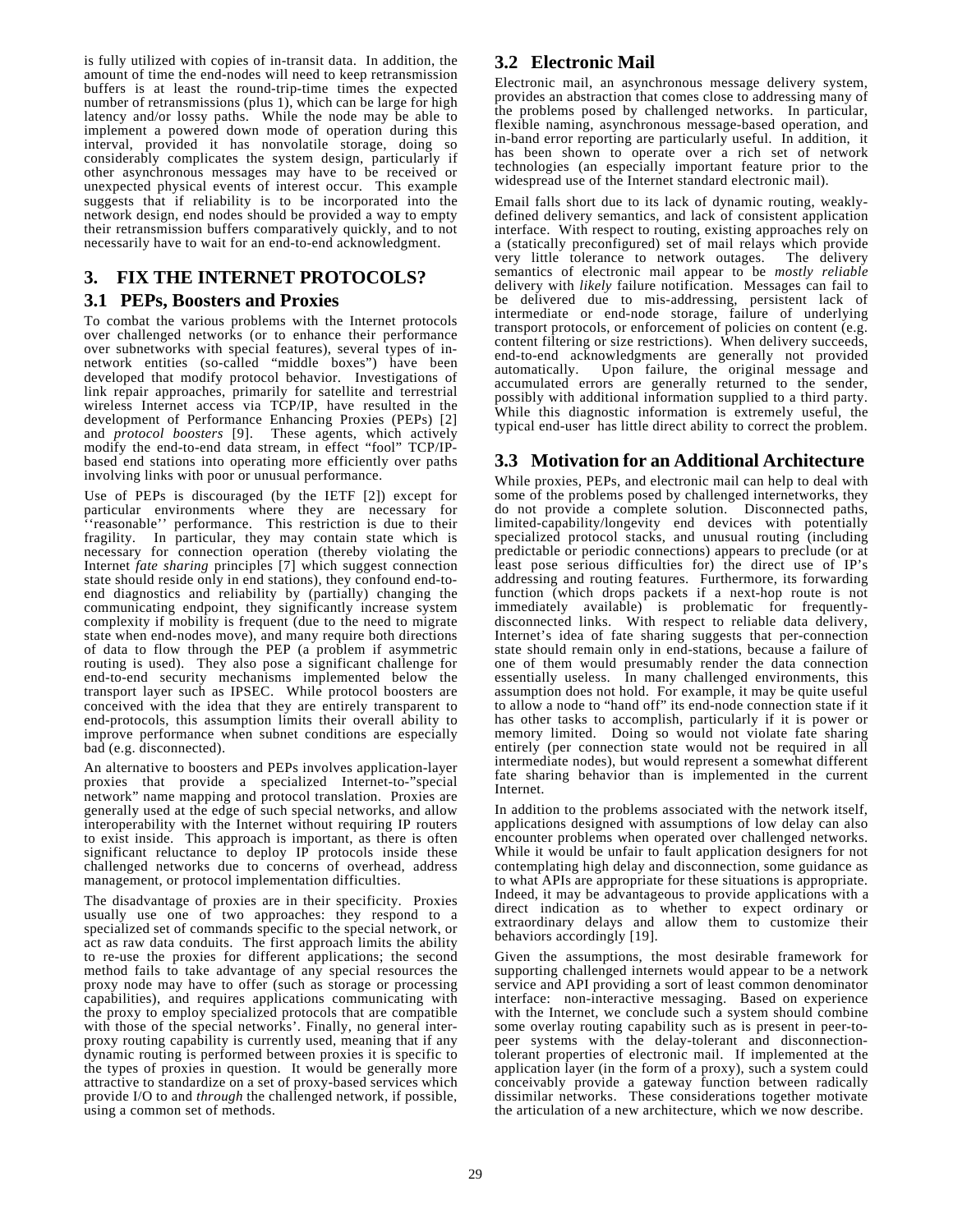

**network retransmission, and name mapping, allowing globally-interoperable names to be mapped** 

# **4. A DELAY TOLERANT MESSAGE BASED OVERLAY ARCHITECTURE**

The architecture proposed here for interoperability between and among challenged networks is called the *delay tolerant networking* architecture (DTN), and is based on an abstraction of message switching. Message aggregates are known as "bundles" and are adopted from [3]. The routers that handle them are called "bundle forwarders" or DTN gateways.

As an "overlay" architecture, DTN is intended to operate above the existing protocol stacks in various network architectures and provide a store-and-forward gateway function between them when a node physically touches two or more dissimilar networks. For example, within the Internet the overlay may operate over TCP/IP, for deep space links it may provide a gateway service to CFDP [5], and in delay-tolerant sensor/actuator networks it may provide interconnection with some yet-to-be-standardized sensor transport protocol. Each of these networking environments have their own specialized protocol stacks and naming semantics developed for their particular application domain. Achieving interoperability between them is accomplished by special DTN gateways located at their interconnection points.

# **4.1 Regions and DTN Gateways**

The DTN architecture includes the concepts of *regions* and *DTN gateways,* as illustrated in Figure 1. In this example, four regions are illustrated (A, B, C, D). Region B includes a DTN gateway resident on a commuter bus<sup>1</sup> that cycles between DTN gateways 3 and 5. Region D includes a low-earthorbiting satellite link (LEO) that also provides periodic connectivity (albeit perhaps more regular than the bus which may be subject to vehicular congestion or other delays).

Region boundaries are used as interconnection points between dissimilar network protocol and addressing families. More formally, two nodes are in the same region if they can communicate without using DTN gateways (generally using existing protocols local to the containing region). We expect a small number of *region types* (e.g. Internet-like, ad-hoc mobile, periodic disconnected, etc.) may evolve and each

instance of the same type will implement a similar stack of underlying protocols. DTN gateways correspond to both the Metanet "waypoint" concept in [22] and also to the definition of gateways described in the original ARPANET design [4]. The waypoint concept describes a point through which data must pass in order to gain entry to a region. This point can serve as a basis for both translation (between region-specific encodings) as well as a point to enforce policy and control.

A DTN gateway spanning two regions consists logically of two "halves," each half in one of the adjacent regions above their corresponding transport protocols, analogous to ARPANETstyle gateways structured above specific link layer protocols. In operating above the transport layer, however, DTN gateways differ from ARPANET gateways and are instead focused on reliable message routing instead of best-effort packet switching. DTN gateways are responsible for storing messages in nonvolatile storage when reliable delivery is required and mapping between differing transports by resolving globally-significant *name tuples* to locallyresolving globally-significant *name tuples* resolvable names for traffic destined internally to an adjacent region (see following section). They also may perform authentication and access control checks on arriving traffic to ensure forwarding is to be allowed.

# **4.2 Name Tuples**

For routing of DTN messages, we elect to use identifiers for objects or groups of objects called *name tuples* comprising two variable length portions. In Figure 1, the DTN name tuple(s) for each end-point and each router "half" is illustrated in curly braces in the form {Region Name, Entity Name}. The first portion is a globally-unique, hierarchically structured region name. It is interpreted by  $DTN$  gateways to find the path $(s)$  to one or more DTN gateways at the edge of the specified region. It is populated into DTN forwarding tables either statically (by a network administrator), or by one or more dynamic DTNlayer routing protocols (which could be computed centrally for a region, for example). A region name's hierarchical structure provides the ability to reduce the size of DTN forwarding tables in a fashion similar to the Internet's route aggregation in CIDR [6], yet allows for additional flexibility due to the variable-length substrings allowed between the hierarchy delimiters. Note that despite their similar appearance to DNS names, region names need not necessarily be resolved to any form of address or resolved in a distributed hierarchy as DNS names are.

<sup>1</sup> Utilizing a bus as a data router is not purely hypothetical. In some parts of the world it is a more economically viable and reliable method for transporting data if high delays can be tolerated. See http://www.daknet.net or http://www.dtnrg.org.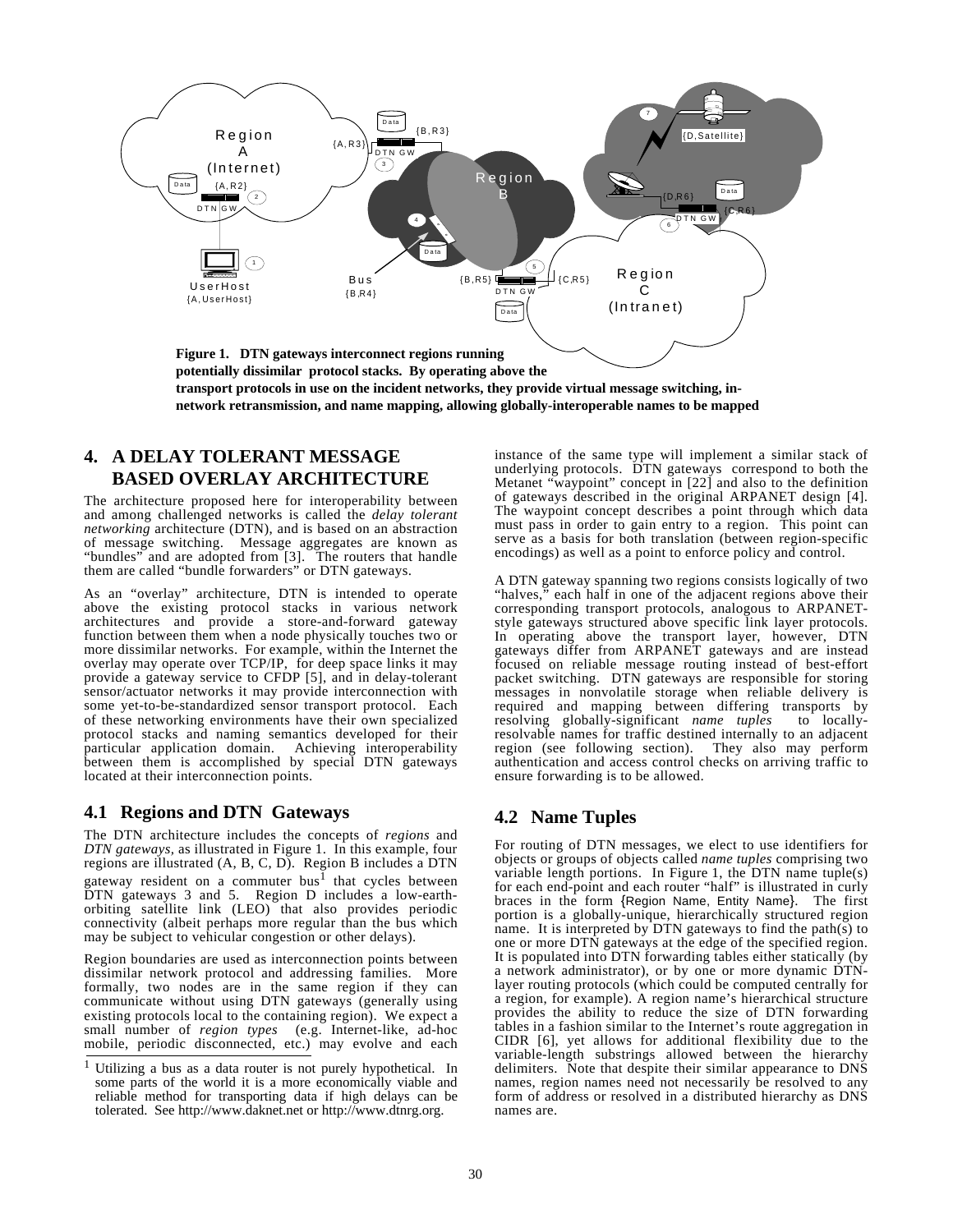The second portion identifies a name resolvable within the specified region and need not be unique outside the region. As illustrated in the figure, it may be of arbitrary structure and may contain special symbols resolvable in only the origin or destination regions. In the case of the Internet, for example, we could have the following tuple:

#### {internet.icann.int, "http://www.ietf.org/oview.html"}

This tuple would refer to the Internet region (in some yet-tobe-defined region hierarchy), along with an Internet-specific local identifier (in this case, a Universal Resource Identifier or *URI*; see [13] for more details). As a message transits across a (potentially long and heterogeneous) collection of regions, only its region identifier is used for routing. Upon reaching the edge of the destination region, the entity name information is locally-interpreted, and translated if necessary, into a protocol-standard name (or address) appropriate to the containing region. This method of resolving names results in a form of *late binding* for tuples in which only the portion of the tuple immediately needed for message forwarding (the region portion) is used by DTN gateways. By not imposing any particular fixed structure on the second portion of a tuple, any reasonable naming scheme can be easily accommodated, even unusual ones (e.g. treating only sensor aggregates as endpoints as in [11]). The concept of late binding has been used in other systems. For example in [21], it is used primarily for supporting anycast where a location-independent service discovery operation is desired.

Late binding of tuples in DTN differs from the DNS-style Internet naming and addressing scheme which requires one or more DNS transactions to complete *prior* to the start of an Internet end-to-end conversation. For challenged networks, the need to consult a name-to-address mapping that may be resident only in the destination region seems impractical given potentially large end-to-end delays.

The choice of adopting names rather than addresses as the basis for labeling participants in the end-to-end routing scheme derives from an observation of recent trends in the operation of the Internet. The Internet design makes frequent reference to resource sharing as enabled by a (distributed) interprocess control mechanism. Addresses are used for routing and for referring to a computational resource (i.e. server endpoint), and naming is added to make the addressing easier for humans. Today's Internet includes objects such as search engines and page caches which are used extensively. In many cases, a name (in the form of a URI or URL web address) effectively refers to a query for data rather than identification of a particular end-system computational resource that provides it.

### **4.3 A Postal Class of Service**

The notion of a challenged network inherently implies a limitation on various resources. Priority-based resource allocation is therefore important to adopt in the overall model, but care must be taken to avoid so burdensome a class of service architecture as to have it be unimplementable or confusing to users. The approach taken here is to adopt a subset of the types of services provided by the US Postal Service. This system has evolved to meet the needs of millions of users exchanging non-interactive traffic and has the added benefit of already being reasonably familiar to most users. As such, it seems a highly compelling starting point for considering the classes of service to be offered by a primarily non-interactive networking architecture.

Over its roughly 230 year history, the Post Office Department (and the modern US Postal System of the last half-century) has developed a remarkable class of service offering associated with the seemingly straightforward service of mail delivery. In addition to the basic delivery categories of first-class, priority, express mail, parcel post and "bound printed matter," a large variety of special delivery options are available. As anyone who has utilized these special delivery operations can attest, some combinations of options are not supported, whereas others have mutual interdependence. The complexity of this

system seems too great as a basis for a network class of service offering, as several of the options are not directly applicable to a data network (e.g. air delivery) or are tied to financial considerations that are considered to be out of scope for the DTN design (e.g. insurance). Yet the postal classes of service are compelling due to their familiarity and long history. In a distilled form, therefore, the following core postal services seem to be attractive due to their coarse granularity and intuitive character: low, ordinary, and high priority delivery; notifications of mailing, delivery to the receiver (return receipt), and route taken (delivery record). The model is extended with the option of reliable delivery (somewhat akin to careful handling), and messages requiring this service are handled somewhat differently by the routing system in that they require persistent storage and a *custody transfer* at each routing hop (see below, Part 4.5).

# **4.4 Path Selection and Scheduling**

The DTN architecture is targeted at networks where an end-toend routing path cannot be assumed to exist. Rather, routes are comprised of a cascade of time-dependent *contacts* (communication opportunities) used to move messages from their origins toward their destinations. parameterized by their start and end times (relative to the source), capacity, latency, endpoints, and direction. In addition, a measure of a contact's predictability can help to choose next-hop forwarders for message routing as well as select the next message to be sent. The predictability of a route exists on a continuum ranging from completely predictable (e.g. wired connection or a periodic connection whose phase and frequency are well-known) to completely unpredicted (an "opportunistic" contact in which a mobile message router has come into communication range with another DTN node). Note that the measure of a contact's predictability is sensitive to its direction. For example, a dialup connection may be completely predictable from the initiator's point of view while being completely unpredicted from the callee's point of view.

The particular details of path selection and message scheduling are expected to be heavily influenced by region-specific routing protocols and algorithms. At this relatively early stage of DTN development, several challenging problems have been identified: determination of the existence and predictability of contacts, obtaining knowledge of the state of pending messages given assumptions of high delay, and the problem of efficiently assigning messages to contacts and determining their transmission order. While very simple (e.g. greedy) heuristics for these problems can be implemented without excessive problems, each issue represents a significant challenge and remains as future work. A linear programming formulation of the (idealized) routing/scheduling problem with contacts has been described recently in [1].

# **4.5 Custody Transfer and Reliability**

The DTN architecture includes two distinct types of message routing nodes: persistent (P) and non-persistent (NP). P nodes are assumed to contain nontrivial amounts of persistent message store, and NP nodes might not. Unless they are unable or unwilling to store a particular message, P nodes generally participate in *custody transfer* using the appropriate transport protocol(s) of the containing region. A custody transfer refers to the acknowledged delivery of a message from one DTN hop to the next and the corresponding passing of reliable delivery responsibility. Custody transfer is akin to delegating responsibility for delivering postal mail to a person or service that promises (or contracts) to do so.

The custody transfer concept is fundamental to the architecture in order to combat potentially high loss rates and to relieve potentially resource-poor end nodes from responsibilities related to maintaining end-to-end connection state. In particular, end-nodes do not ordinarily need to keep a copy of data that has been custodially transferred to a DTN next hop. For end nodes *insisting* on an end-to-end acknowledgment, a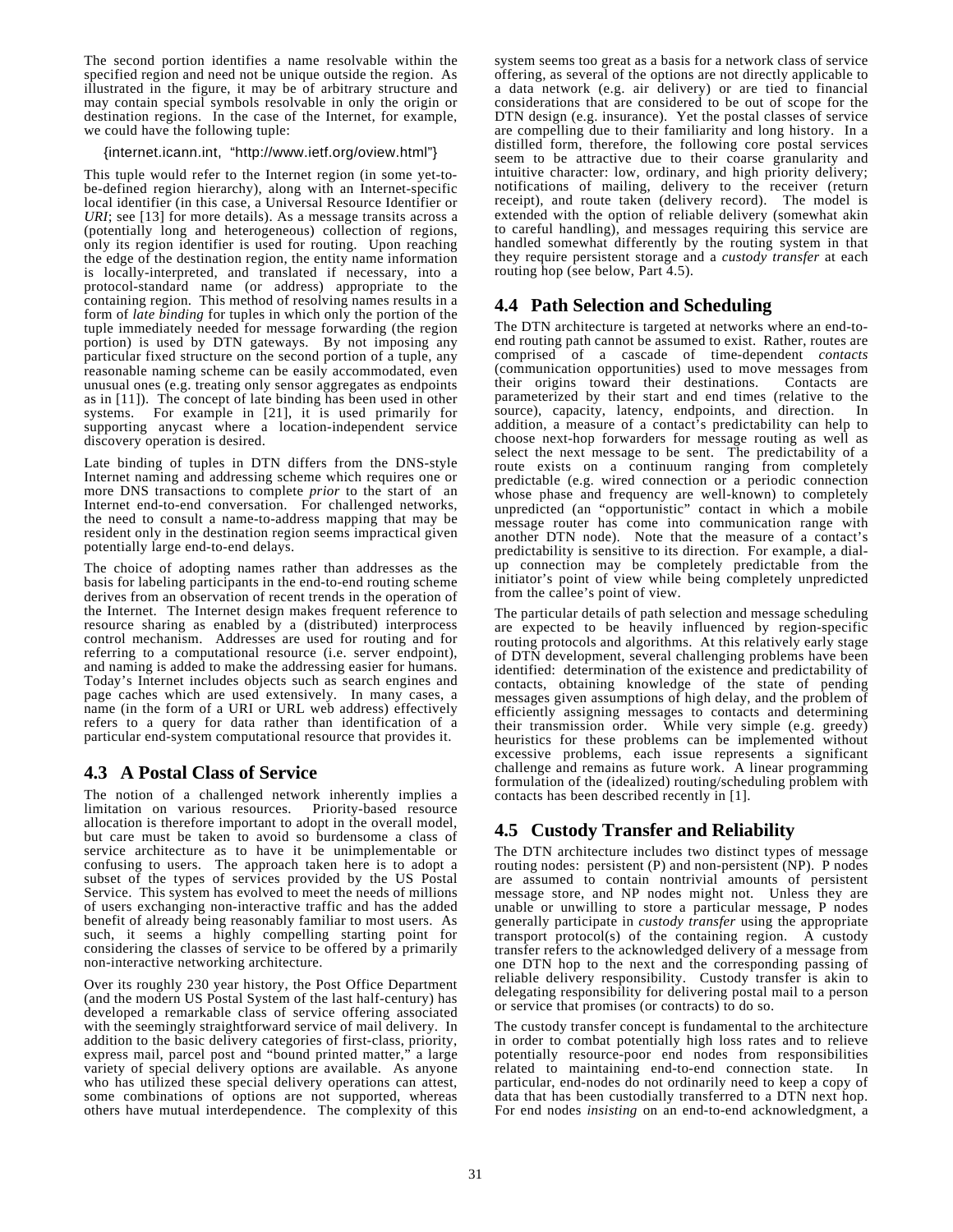

**Figure 2. Structure of a DTN gateway. Multiple** *convergence layers***, one per protocol stack, provide a common interface to the message scheduler/forwarder.**

"delivery confirmation" may be optionally requested, although how to respond to this indication is left to the requesting application.

In contemplating a change from end-to-end reliable delivery semantics to a hop-by-hop reliability approach (with end-toend notification), we may ask whether a less robust type of reliability is being provided by the hop-by-hop approach. We believe that the custody transfer mechanism is not necessarily *less* reliable than using typical end-to-end reliability, although it is *different*. This opinion stems from the observation that in many circumstances, where end nodes cannot be assumed to remain operational for long periods of time, that the chances for data to be reliably delivered using delegation can exceed its changes of being successfully delivered end-to-end. Furthermore, the provision of the end-to-end optional acknowledgment is consistent with the *end-to-end argument* [16] ---that only the applications truly know what they require. Indeed, custody transfer can be viewed as a performance optimization for end-to-end reliability that involves the movement of the endpoint.

### **4.6 Convergence Layers and Retransmission**

The facilities provided by the transport protocols in use within the regions containing a DTN P node may vary significantly. For example, any transport protocol may or may not offer the following: reliable delivery, connections (with indications of connection failure), flow control, congestion control, and message boundaries. As the bundle forwarding function assumes an underlying reliable delivery capability with message boundaries when performing custody transfer, transport protocols lacking these features must be transport protocols lacking these features appropriately augmented. Figure 2 illustrates the implementation structure for a bundle forwarder, including a number of transport-protocol-specific *convergence layers* used to add reliability, message boundaries, and other features above those transport protocols requiring augmentation. (Note that TCP in the Internet requires augmentation due to its lack of message boundaries; SCTP, which includes support for message boundaries, would likely use a minimal convergence layer and not require much augmentation). The design of most convergence layers is specific to the transport protocols being augmented, and are therefore beyond the scope of this paper.

In cases where reliable delivery is provided by an underlying transport, the corresponding convergence layer need only manage connection state and initiate restarts if a connection is lost. In the case of connection-oriented protocols, detection of a lost connection is generally provided through the application interface (via signals or other errors using the socket interface, for example). In cases where no direct support is provided for detecting failures, the bundle forwarding function itself may set a coarse-grained timer to re-start message transfers should it be concluded that they have failed. This is designed as a fallback measure in cases of underlying communication failure, and is not expected to be an especially efficient mechanism for initiating retransmission.

The appropriate choice of timeout for the coarse-grain retransmission timer will vary depending on the details of the containing region, and thus represents a certain form of layer violation in which the overlay "network" layer is able to be sensitive to underlying "physical" layer properties by requesting information from a convergence layer. In challenged networks, knowledge of some path properties at the forwarding layer appears to be very useful in selecting error control policy. In particular, some rough expectation of the round-trip time is extremely useful to trigger attempted repair actions.

### **4.7 Time Synchronization**

The DTN architecture requires a coarse level of (relative) time synchronization, which is used for identifying message fragments (see [8]) and also for purging messages that have exceeded their source-specified lifetimes. circumstances, however, there are several additional benefits derived from imposing a more stringent constraint on time synchronization (e.g. on the order of one millisecond). The motivation stems from the observation that synchronized timing is needed by many distributed applications used in challenged environments and is required by the DTN's approach to scheduling and path selection (in cases where contact start and end times are known ahead of time). In addition, given reasonably accurate time synchronization, DTN congestion management techniques can conceivably predict at what times congestion may abate. Although more burdensome than time synchronization requirements on the Internet (which are essentially nonexistent), we believe the problem of fine time synchronization is sufficiently welldeveloped as to be a default policy for most networks. Protocols such as NTP [14] have provided 1ms accurate time synchronization (or better) within the Internet for years, and most existing networks for extreme environments already provide some (often out-of-band) means for obtaining accurate  $time<sup>2</sup>$ .

# **4.8 Security**

The security requirements for the DTN architecture differs somewhat from traditional network security models in that the set of principals includes the network routers (i.e. DTN gateways) themselves in addition to the communicating endpoints. In the DTN case, we are likely to be more interested in verifiable access to the carriage of traffic at a particular class of service and want to avoid carrying traffic potentially long distances that is later found to be prohibited.

To implement the security model, each message includes an immutable "postage stamp" (a type of capability) containing a verifiable identity of the sender (or role), an approval (and approving authority) of the requested class of service (CoS) associated with the message, and other conventional cryptographic material to verify accuracy of the message content. Routers check credentials at each DTN hop, and discard traffic as early as possible if authentication fails. This approach has the associated benefit of making denial-ofservice attacks considerably harder to mount as compared with conventional Internet routers.

The current approach uses public key cryptography as a starting point for keying. Routers and users are issued public/private keypairs, and a principal sending a message must obtain a signed copy of its public key from a certificate authority known to DTN forwarders. (All routers are assumed to be pre-equipped with copies of one or more certificate

 $2$  There is an effort to extend NTP to space, although this work is still under development [15].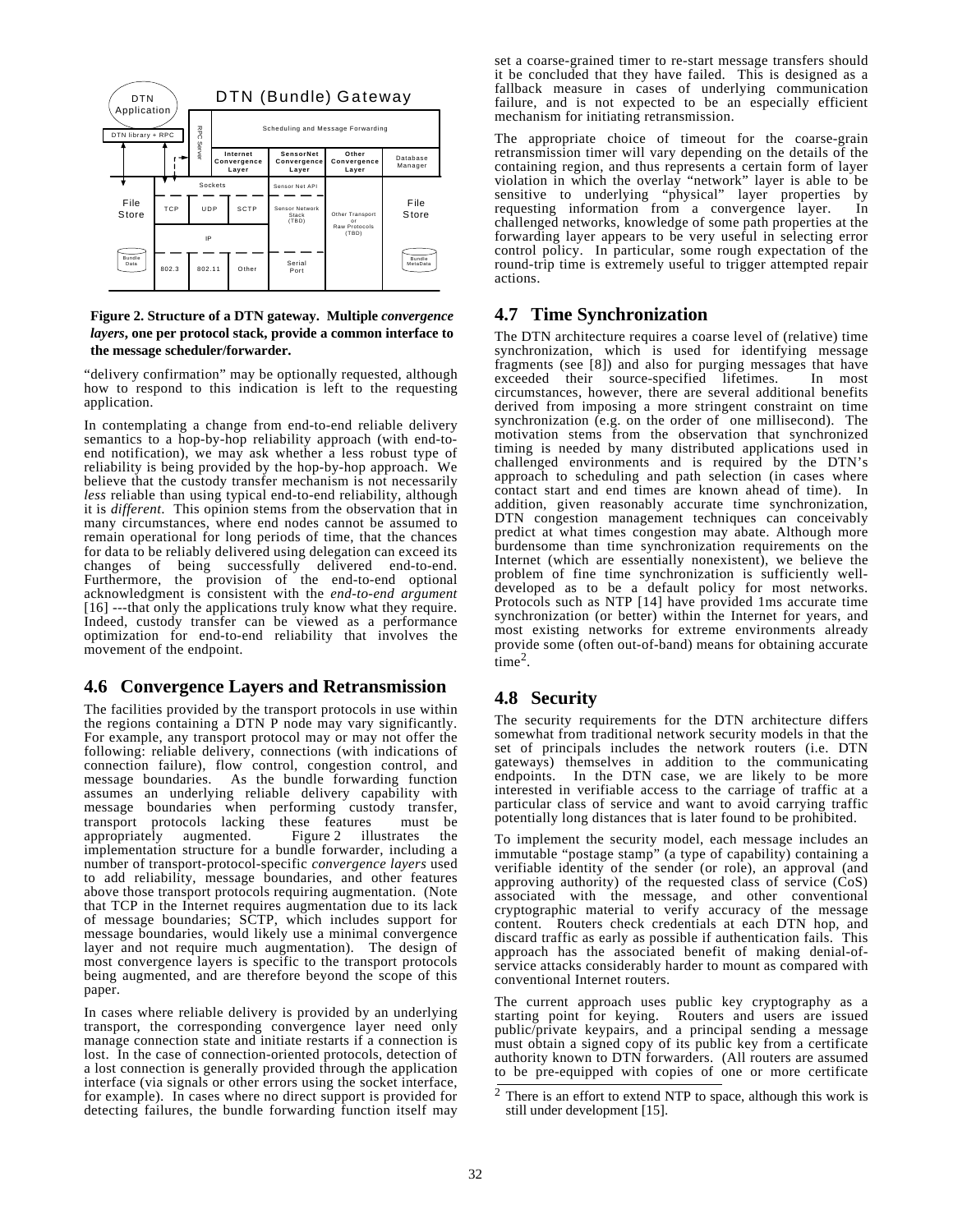authority public keys and their own public/private key pairs). A principal then presents its signed public key along with a message to be carried signed with the corresponding private key. At the first DTN router, the signed public key is used to validate the sender and requested class of service against an access control list stored in the gateway. Accepted messages are then re-signed in the key of the gateway for transit. Using this approach, only first-hop gateways need cache per-user certificates, and then only for adjacent users. Non-edge "core" gateways can rely on the authentication of upstream gateways to verify the authenticity of messages. We believe this approach will help to improve the scalability of key management for these networks, as it will limit the number of cached public key certificates to a function of the number of adjacent gateways rather than the number of end-users. This should provide both the obvious advantage of memory savings, but also an improvement to system management as gateway keys are expected to be changed less frequently than end-user keys. As DTN gateways are likely to be deployed in remote areas, re-keying may be a comparatively burdensome system management tasks, so limiting the number and frequency of certificate updates should provide additional savings.

The approach described above is partially susceptible to compromised routers. If an otherwise-legitimate router is compromised, it would be able to utilize network resources at an arbitrary CoS setting and send traffic purportedly originating from any user who's identity is known to the router. However, if the message signature is carried end-toend (an option for DTN security), a legitimate user could repudiate the origin of any traffic generated in this manner at a later time. Thus, we believe a reasonable trade-off is to admit the possibility that a compromised router could launch a denial-of-service attack in order to gain the scalability benefits of not checking end-user credentials at every hop.

# **4.9 Congestion and Flow Control**

As a form of hop-by-hop architecture, flow control and congestion control for DTN are closely related. Flow control in this context refers to limiting the sending rate of a DTN node to its next (DTN) hop. Congestion control refers to the handling of contention for the persistent storage at a DTN gateway. The mechanisms available to deal with these issues may be classified as proactive or reactive. Proactive methods generally involve some form of admission control, to avoid the onset of congestion in the first place. In many cases, a region may be under the administrative control of a single entity, and this approach may be practical. If proactive methods are insufficient or unavailable, reactive means (most likely involving direct flow control) must be used which usually result in degraded performance when the actual operational delays are high.

Two aspects of the DTN architecture make the issue of congestion control especially challenging (as compared to other aspects of the architecture): contacts may not arrive for some time in the future (so accumulated data may not have an opportunity to drain for some time), and received messages for which custody has been accepted cannot be discarded except under extreme circumstances or on expiration. Given these constraints, the possibilities to handle congestion include reserving buffer space as a function of CoS, rejecting incoming connections for new messages when buffer space is full, arranging for custody transfers to other potential custodians that may not be the most desirable next hop (a form of hot potato routing) and discarding non-custody messages in favor of any requiring custody transfers. In unusual and dire circumstances, a facility for removing messages requiring custody may be available, but removing such information is to be avoided if at all possible, as deleting reliable bundles would be considered a system fault.

The current approach uses a shared priority queue for allocating custody storage. First, any expired messages are cleared. Arriving messages that are too large are denied custody transfer. Next, messages are spooled based on priority and useful lifetime (specified by the sender and carried in each message). Two potential problems that arise include a form of priority inversion (arriving higher-priority messages may not have custody storage available if lower-priority messages arriving earlier have been custodially received) and head-ofline blocking. The blocking can arise when a DTN gateway accepts custody for messages that are outgoing on a contact that has not yet started, and is subsequently asked to forward messages to a currently-available contact that does not require a custody transfer. In such a case, the persistent storage in the node may be completely consumed by the pending messages, thereby preventing the non-custody messages from transiting.

For implementation of flow control, a DTN forwarder will attempt to take advantage of whatever flow control mechanisms are present in the underlying region-local transport protocols. For most mature networks, some such mechanism exists already (e.g. TCP, X.25, RTS/CTS, XON/XOFF, explicit admission/rate control, etc). For other networks where such mechanisms are still being developed, region-specific mechanisms may be constructed in the DTN forwarders' convergence layers. Doing so is (naturally) region-specific, and is beyond the scope of this paper. In any case, the uppermost functions of a DTN forwarder generally assume the existence of flow control, so some such mechanism should be present to help ensure reliable message delivery.

# **5. APPLICATION INTERFACE**

As described, the DTN architecture is built as an overlay network using messages as the primary unit of data interchange. Applications making use of the architecture must be careful not to expect timely responses and must generally be capable of operating in a regime where a request/response turn-around time exceeds the expected longevity of the client and server processes. In addition, applications must be prepared to handle the creation and manipulation of name tuples and their registrations (for demultiplexing received messages), class of service specifiers, and authentication information. The application interface is non-blocking, and callback registrations are persistent. Generally speaking, all DTN applications should be structured to continue operating in the face of reboots or network partitioning as much as possible.

# **6. RELATED WORK**

The DTN architecture is based most closely on work that originated with the Interplanetary Internet [3] design, but represents a significant generalization to other types of networks suffering from non-Internet-like performance characteristics. It addresses several of the issues raised in the "network survivability" literature [18], especially with respect to networks lacking continuous connectivity.

With respect to store-and-forward routing in other frequentlydisconnected networks, a number of recent efforts have arisen. In ZebraNet [12], wireless sensor nodes (attached to animals) collect location data and opportunistically report their histories when they come in radio range of base stations. They explore the case of mobile base stations and sensor devices and the use of a pair of flooding-based routing protocols. In DataMules [17], low-power sensor nodes can save power if periodically visited by a "mule" that travels among them and provides a non-interactive message store-and-forward service. In these two efforts plus that of Vahdat [20], mobility models are employed in simulation to predict the ability of partially connected networks to deliver data eventually.

The use of late binding for names in DTN is shared with, although not directly based upon, the work on Intentional Naming [21]. Here, names represent a form of query and are used specifically for anycast in order to locate nearby network services. Routing based on names is shared, to some degree, with Internet Content Routing [10]. This work focuses on using routing on names to provide a content distribution facility for the Internet, addressing its scalability and performance. It does not use two separate name components